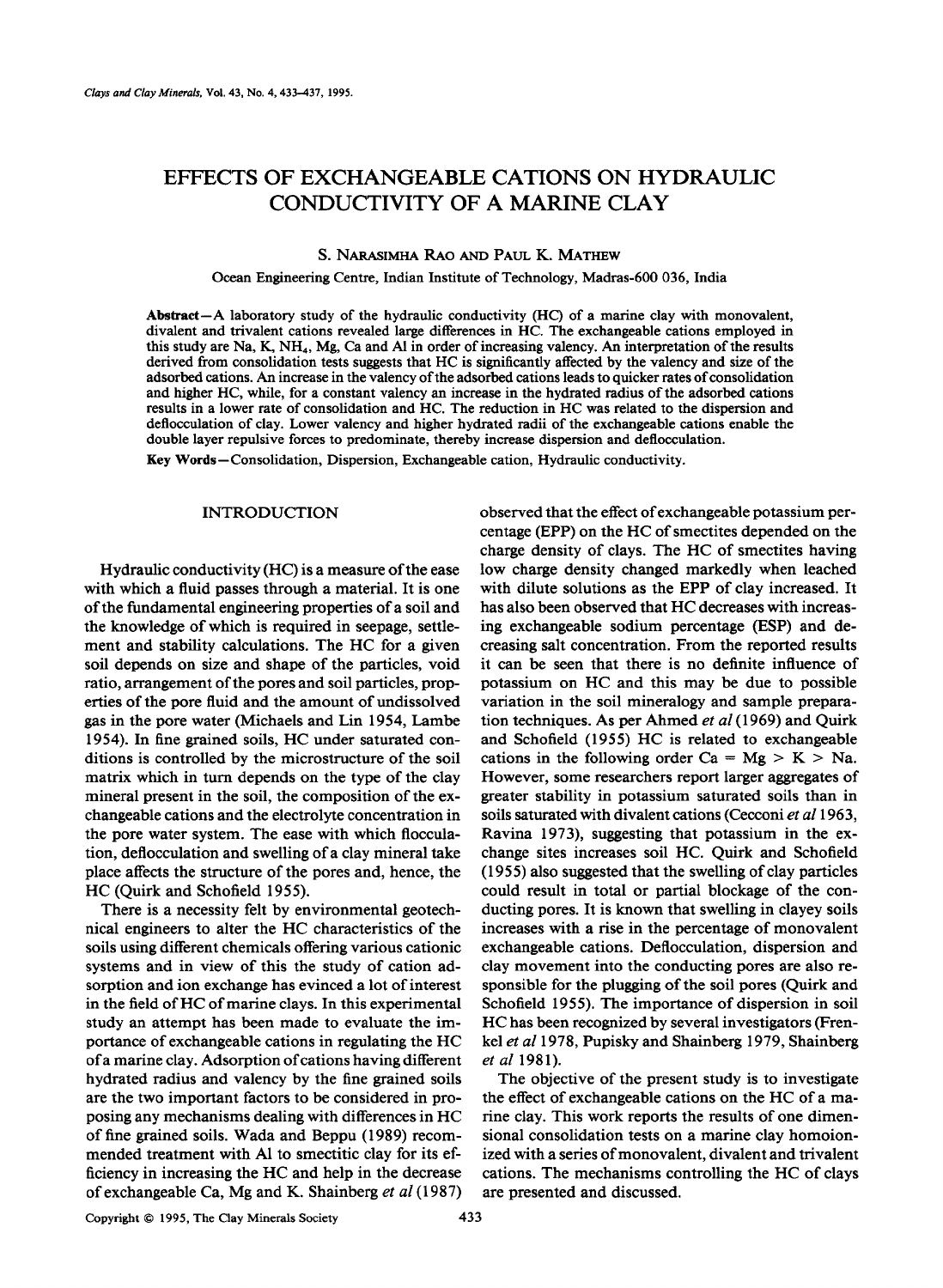

Figure 1. Grain size distribution curve for untreated marine clay.

### MATERIALS AND METHODS

The marine clay used to study the effect of exchangeable cations on HC was collected from a site on the east coast of India. The soil deposited in this area is a soft marine clay. The Indian marine clays are Pleistocene to Recent in age; deposited in salty or brackish environments (Mohan and Bhandari 1977). Grain size distribution curve obtained from hydrometer analysis (as per ASTM D 422-63, 1989) of the marine clay studied is shown in Figure 1. X-ray powder diffraction (XRD) patterns of the clay fraction were obtained using a Philips diffractometer and *CoKa* radiation. The dispersed clay fraction separated by sedimentation under gravity was centrifuged on a glass slide in a high speed centrifuge and the XRD patterns were recorded as shown in Figure 2a. Figure 2b shows the XRD pattern obtained for ethylene glycol saturated sample which confirms the expandable phase. The mineralogical analysis of the clay carried out by comparing the obtained XRD patterns with Brown's Index card (1961) and the standard ASTM (1991) powder diffraction file indicates the presence of clay minerals swelling chlorite, kaolinite and illite. Feldspar and quartz constitutes the silt and sand fraction.

The exchangeable cations in the marine clay were determined by displacing the ions with 1 N NH4OAc buffered at pH 7.0 (Jackson 1967). The  $NH<sub>4</sub>OAc$  leachate was analyzed directly by flame emission using inductively coupled argon plasma. Determination of NH4 was done by colourimetric method using Nessler's reagent (Vogel 1978). The results of the analysis are presented in Table 1.

Homoionic forms of marine clay with Na, K,  $NH<sub>4</sub>$ , Mg, Ca and A1 adsorbed cations were prepared by treating a 100-g portion of the clays with 1.0 liter of a 1.0 M solution of the appropriate metal chloride. The suspensions were stirred over night. After settling for a



Figure 2. XRD pattern of clay fraction in marine clay. (a) Untreated (b) ethylene glycol saturated.

period of two to three hours, the supernatant liquor was decanted and the clay was filtered with a Whatman filter circle of diameter 120 mm. The clay was then washed several times with 50-ml aliquots of 60 vol. %. IMS (industrial methylated spirits) until the filitrate gave no detectable chloride precipitates on addition of  $AgNO<sub>3</sub>$  solution. The entire procedure was repeated six times before each homoionic clay sample was dried at 60°C and stored in stoppered bottles.

The HC was determined from consolidation test using a standard oedometer test system. This type of testing was adopted by many investigators (Newland and Allely 1960, Mesri and Olson 1971, Budhu *et al*  1991). Since soft clays are very sensitive to stress system, oedometer test system can be conveniently used to find the HC at different stress levels. In the present study all specimens for consolidation tests were prepared at a very soft consistency (at liquid limit) using distilled water as pore fluid. In the oedometer test system 20 mm thick and 60 mm diameter samples were sandwiched between two porous stones. The specimens were allowed to equilibrate with distilled water for 24 hours prior to the initiation of the tests. The rate of compression due to the expulsion of pore water was measured using a standard mechanical type of dialgauges under different consolidation pressures. The fluid that is expelled from the sample during compression is allowed to drain from the cell in a vertical direction. All the tests were conducted at constant temperature in a closed room. The HC is calculated from the expression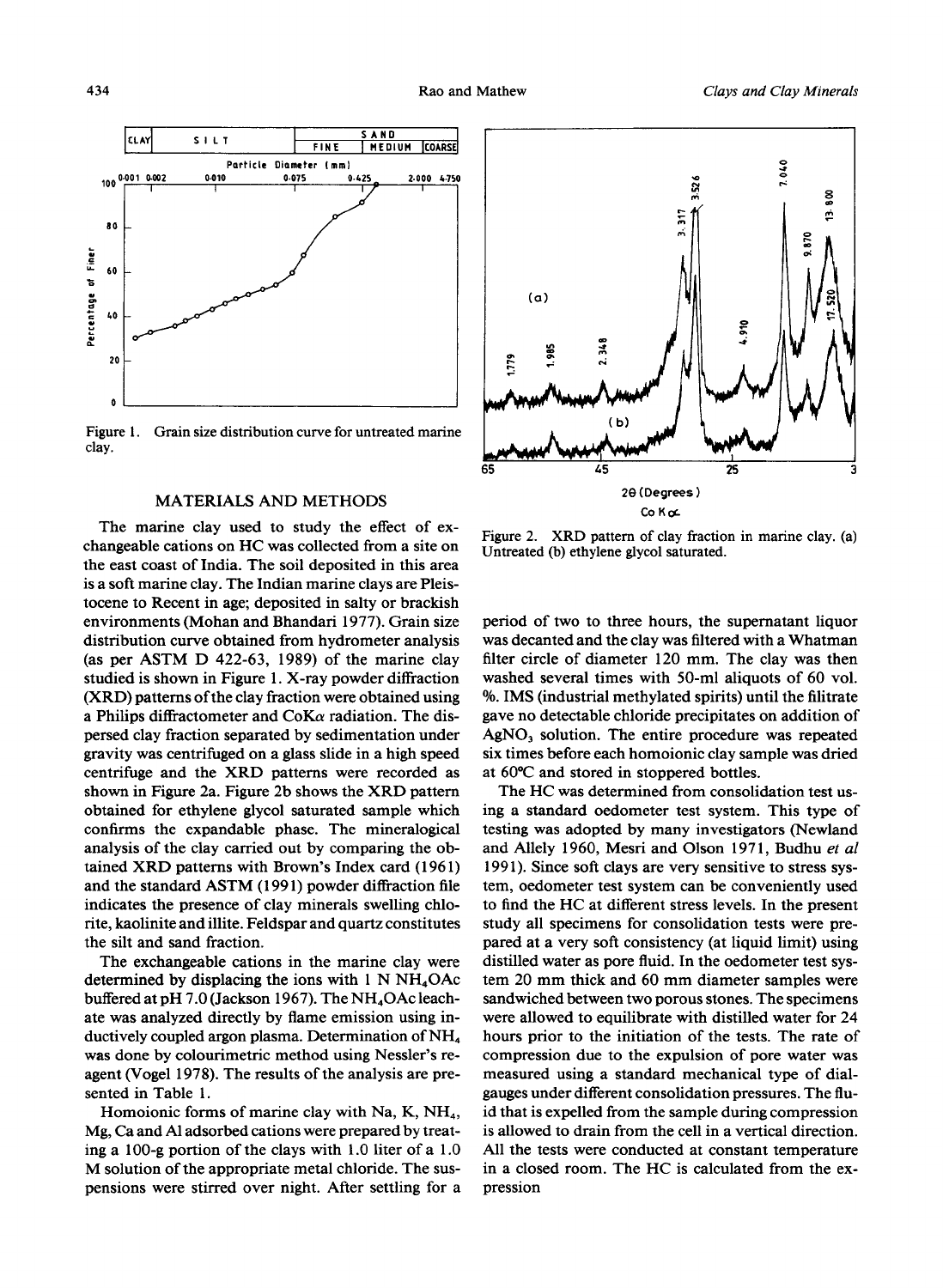Table 1. Exchangeable cations in untreated marine clay studied.

| Cation                      | Cation concentration<br>in mea/ $100 - R$ |  |
|-----------------------------|-------------------------------------------|--|
| Sodium (Na)                 | 9.381                                     |  |
| Lithium (Li)                | 0.060                                     |  |
| Potassium (K)               | 1.945                                     |  |
| Ammonium (NH <sub>4</sub> ) | 0.260                                     |  |
| Magnesium (Mg)              | 16.917                                    |  |
| Calcium (Ca)                | 6.287                                     |  |
| Barium (Ba)                 | 0.017                                     |  |
| Aluminium (Al)              | 0.021                                     |  |

$$
k_{p} = \frac{c_{\nu} a_{\nu} \gamma_{p}}{1 + e} \tag{1}
$$

where  $k_p$  is the hydraulic conductivity (cm/sec),  $c_v$  is the coefficient of consolidation (cm<sup>2</sup>/sec),  $a<sub>v</sub>$  is the coefficient of compressibility (cm<sup>2</sup>/kg),  $\gamma_p$  is the unit weight of the pore fluid (kg/cm<sup>3</sup>) and e is the void ratio. Consolidation tests were carried out as per ASTM D 2435-80 (1989).

### RESULTS AND DISCUSSION

Ion exchange is a surface chemical phenomena which is influenced by a number of variables. The distribution of ions in the exchange solution and the exchanger is modified by the desired ions like A1, Ca etc. It is difficult to express ion exchange equilibria in a strict thermodynamic sense (Ferrell and Price 1978). Replacement of cation takes place when the cation concentration is increased in the pore fluid. This is to be expected, since cation exchange is a stoichiometric reaction and the laws of mass action would hold good (Grim 1953). In general, therefore, increased concentration of the replacing cation causes greater exchange by that ion. The exchangeable cations present in the untreated marine clay are given in Table 1. Mg is the predominant cation present and this is typical of a marine clay (Carroll and Starkey 1958). Table 2 shows the concentration of exchangeable cations in homoionic clays. In all the cases of homoionic clays the concentration of cations other than the desired system is less than 1 meq/100-g. Results show that all samples were nearly homoionic. It is also observed that the pH of the different homoionic

Table 2. Concentration of exchangeable cations in homoionic clays.

| Clay            | Concentration of cations, meg/100-g |        |        |        |        |        |  |
|-----------------|-------------------------------------|--------|--------|--------|--------|--------|--|
| type            | Na                                  | ĸ      | NH.    | Mg     | Ca     | Al     |  |
| Na              | 33.254                              | 0.146  | 0.185  | 0.312  | 0.314  | 0.021  |  |
| K               | 0.233                               | 22.203 | 0.167  | 0.235  | 0.267  | 0.013  |  |
| NH <sub>4</sub> | 0.209                               | 0.200  | 19.752 | 0.114  | 0.118  | 0.019  |  |
| Mg              | 0.229                               | 0.395  | 0.145  | 20.211 | 0.180  | 0.015  |  |
| Ca              | 0.042                               | 0.182  | 0.167  | 0.016  | 24.086 | 0.007  |  |
| Al              | 0.020                               | 0.027  | 0.035  | 0.124  | 0.113  | 17.582 |  |

CLAY SILT SAND **COARSE** Particle Diameter (mm)<br>0.075 0.625 **0.001 0.002 0.010 O.07S 0.42S 2-000**  4.750 **100** T /Ij~"-----E'-- Na  $\bullet$  – К  $\triangle$  – .<br>4 - NH4 **SO**  Ma o ē. **60 ~ 4o**  g. 2O 0

Figure 3. Grain size distribution curves for homoionic clays.

systems varies. The pH of A1 clay is 4.34 and that of Na clay is 6.95. It has been reported by many (Schofield 1949; Grim 1953) that cation exchange capacity (CEC) is pH dependent and hence the cation sum varies in different homoionic systems.

Grain size distribution curves of homoionic clays obtained from hydrometer analysis are given in Figure 3 and from these curves large differences in the floeculation characteristics ofhomoionic clays can be seen. In clayey soils any changes in the adsorbed complex can induce significant changes in the double layer system and this can consequently affect the interparticle forces (van Olphen 1962). With the suppression in the repulsive force system, there is a tendency for the particles to flocculate and aggregate. With the increase in the valency of the adsorbed cations, the double layer thickness gets reduced. This can result in considerable changes in the average size of particles. The results presented in Figure 3 bring out considerable particle growth with increase in the valency. This particle growth may be as a result of aggregation of particles. For different adsorbed complex at the same valency, any reduction in the hydrated ion radius also suppresses the double layer and promotes particle growth. An approximate quantitative indication of the influences of factors affecting the thickness of the double layer is given by Mitchell (1993)

Table 3. Hydrated radius of cations (after Kielland 1937).

| Cation          | Hydrated ionic radius (Å) |
|-----------------|---------------------------|
| Na              | $4 - 4.5$                 |
| K               | 3.0                       |
| NH <sub>4</sub> | 2.5                       |
|                 | 8.0                       |
| Mg<br>Ca        | 6.0                       |
| Al              | 9.0                       |
|                 |                           |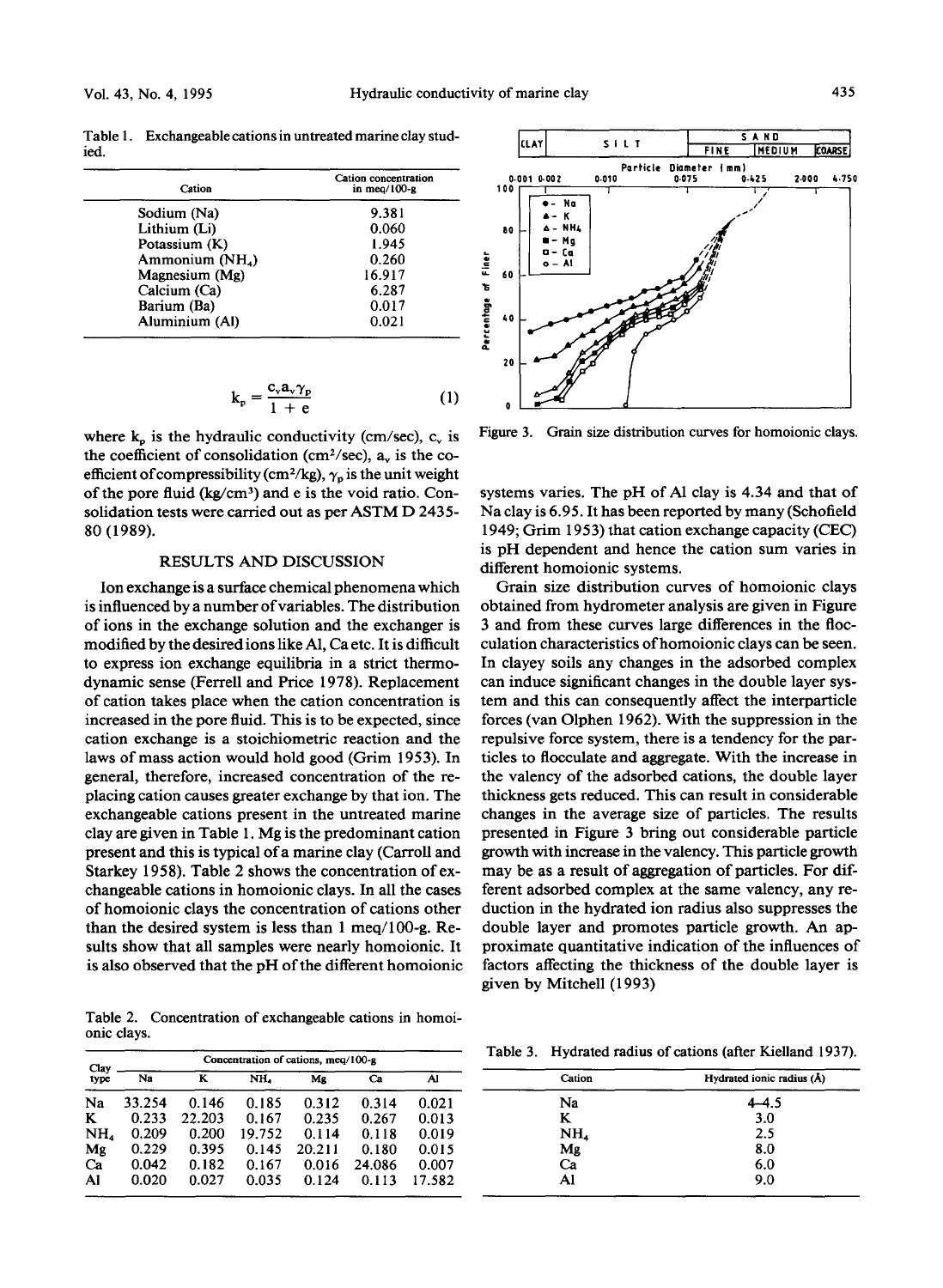

Figure 4. Variation of hydraulic conductivity with pressure.

$$
\frac{1}{K} = \left(\frac{DkT}{8\pi n_0 e^2 v^2}\right)^{n}
$$
 (2)

where  $1/K$  is the thickness of double layer (Å), D is the dielectric constant of the medium, k is the Boltzmann constant (erg/ $(K)$ ), T is the temperature ( $(K)$ ), n<sub>o</sub> is the electrolyte concentration (ions/cm3), e is the unit electronic charge (coulomb) and v is the cation valence. From this relationship it may be noted that all other factors remaining the same, the thickness of the double layer decreases inversely with the valency. As the double layer thickness reduces attraction between clay particles increases leading to better flocculation. For a constant valency double layer thickness increases as the hydrated ion radius increases. The hydrated ion radii of the cations used in this study are given in Table 3 (Kielland 1937). Examination of the results presented in Figure 3 show that A1 clay is in a flocculated state whereas Na clay is in a dispersed state. Flocculated state of all other clays is in between A1 clay and Na clay.

The variation in HC with pressure is shown in Figure 4. The HC decreases with pressure for all the homoionic clays saturated with Na, K,  $NH<sub>4</sub>$ , Mg, Ca and AI. However at any pressure higher values are recorded for systems with higher valency. HC of A1 clay is 12 to 13 times the HC of sodium clay at any pressure. Figure 5 shows the variation of HC with the void ratio. As expected HC increases with void ratio and these increases are small when sodium is the exchangeable cation. The reduction in HC with reduction in void ratio is as a result of: 1. reduced amount of void space for flow, 2. increased amount of diffuse double layers, 3. adsorption of fluid on the available void space and 4. probably as a result of induced re-orientation of the particles perpendicular to the direction of fluid flow (Quigley and Thompson 1966) thereby increasing the



Figure 5. Variation of hydraulic conductivity with void ratio.

tortuosity factor. The convergence of the curves at low void ratios indicates that the particles are being compressed into such close proximity that the void space is clogged by the presence of large concentration of hydrated cations.

It is known that the changes in the type of cations adsorbed and their valency and the changes in the electrolyte concentration can bring considerable changes in the particulate arrangement and the double layer thickness. It has already been brought out in Eq. (2) that the increases in the valency can cause considerable reduction in the thickness of double layer. It is also established that replacement of monovalent cations by higher order valency cations can change the particulate arrangement from dispersion to flocculation. The reduction in the double layer thickness and the tendency towards better flocculation can cause considerable increase in effective void size, that is to a change from micropores to macropores. So, because of this there can be considerable improvement in the HC. However at a constant valency the HC can decrease with increase in the hydrated ion radius. From the work of Ranganatham (1961) and Frenkel *et al* (1978) it can be seen that with changes in the particulate arrangement from dispersion to flocculation there is considerable improvement in HC. It is likely that thicker adsorbed layers on the surface of clay particles can impede the flow of water for two reasons, viz., 1. due to reduction in pore diameter and 2. due to physical interference of the movement of water against a surface of moderately oriented water such as would exist in the outermost molecular layers of the adsorbed water. Dispersion and swelling of clays within the soil matrix are interrelated phenomena, and this will change macropores to micropores which will reduce soil HC. Swelling reduces pore sizes and dispersion blocks pores. Plugging of the soil pores by dispersed clay particles is the major cause of reduced HC in case of cations with low valency.